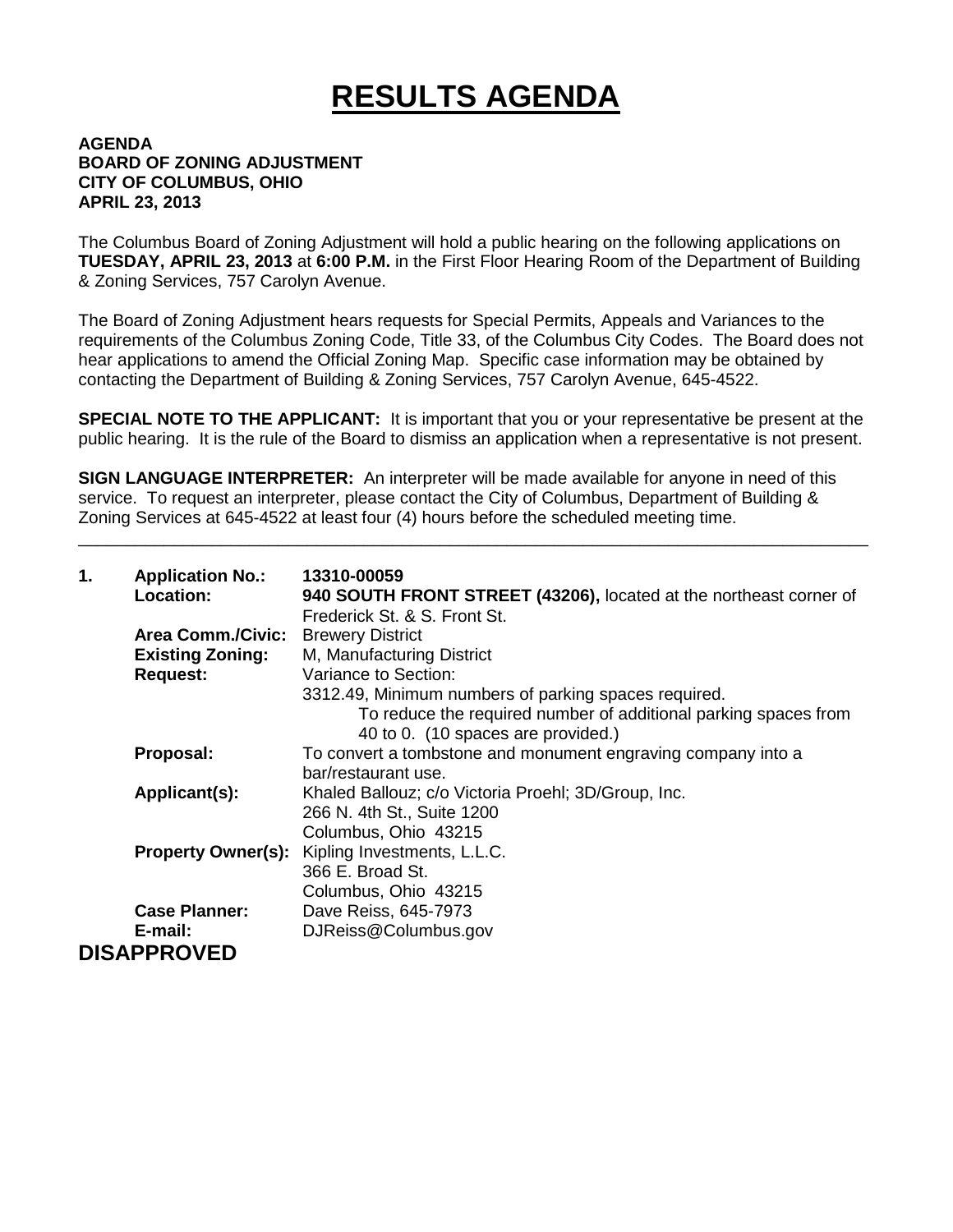| 2. | <b>Application No.:</b>  | 13310-00068                                                              |
|----|--------------------------|--------------------------------------------------------------------------|
|    | Location:                | 395-397 CRESTVIEW AVENUE (A.K.A. 2855 INDIANOLA AVENUE)                  |
|    |                          | (43202), located at the southwest corner of Crestview Ave. & Indianola   |
|    |                          | Ave.                                                                     |
|    | <b>Area Comm./Civic:</b> | C-4, Commercial District                                                 |
|    | <b>Request:</b>          | Variance to Section:                                                     |
|    |                          | 3312.49, Minimum numbers of parking spaces required.                     |
|    |                          | To reduce the required number of additional parking spaces from          |
|    |                          | 15 to 0. (15 spaces are provided.)                                       |
|    | Proposal:                | To expand an existing outdoor patio seating area and add a masonry pizza |
|    |                          | oven to an existing tavern.                                              |
|    | Applicant(s):            | Ali Al Shahal; c/o Victoria Proehl; 3D/Group, Inc.                       |
|    |                          | 266 N. 4th St., Suite 1200                                               |
|    |                          | Columbus, Ohio 43215                                                     |
|    |                          | Property Owner(s): Ali Al Shahal; 395 E. L.L.C.                          |
|    |                          | 460 Rutherford Rd.                                                       |
|    |                          | Powell, Ohio 43065                                                       |
|    | <b>Case Planner:</b>     | Jamie Freise, 645-6350                                                   |
|    | E-mail:                  | JFFreise@Columbus.gov                                                    |
|    | <b>APPROVED</b>          |                                                                          |

| 3. | <b>Application No.:</b>   | 13310-00096                                                         |
|----|---------------------------|---------------------------------------------------------------------|
|    | Location:                 | 1081 EAST HUDSON STREET (43211), located at the southeast corner of |
|    |                           | McGuffey Rd. & E. Hudson St.                                        |
|    | <b>Area Comm./Civic:</b>  | South Linden Area Commission                                        |
|    | <b>Existing Zoning:</b>   | C-4, Commercial District                                            |
|    | <b>Request:</b>           | Variance to Section:                                                |
|    |                           | 3312.49, Minimum numbers of parking spaces required.                |
|    |                           | To reduce the required number of additional parking spaces from     |
|    |                           | 33 to 0. (11 spaces are provided.)                                  |
|    | Proposal:                 | To construct an addition onto an existing church.                   |
|    | Applicant(s):             | Danny Popp, D.D.P. & Associates; Architects/Planners                |
|    |                           | 885 E. Cooke Rd.                                                    |
|    |                           | Columbus, Ohio 43224                                                |
|    | <b>Property Owner(s):</b> | House of Prayer                                                     |
|    |                           | 1081 E. Hudson St.                                                  |
|    |                           | Columbus, Ohio 43211                                                |
|    | <b>Case Planner:</b>      | Dave Reiss, 645-7973                                                |
|    | E-mail:                   | DJReiss@Columbus.gov                                                |
|    | <b>APPROVED</b>           |                                                                     |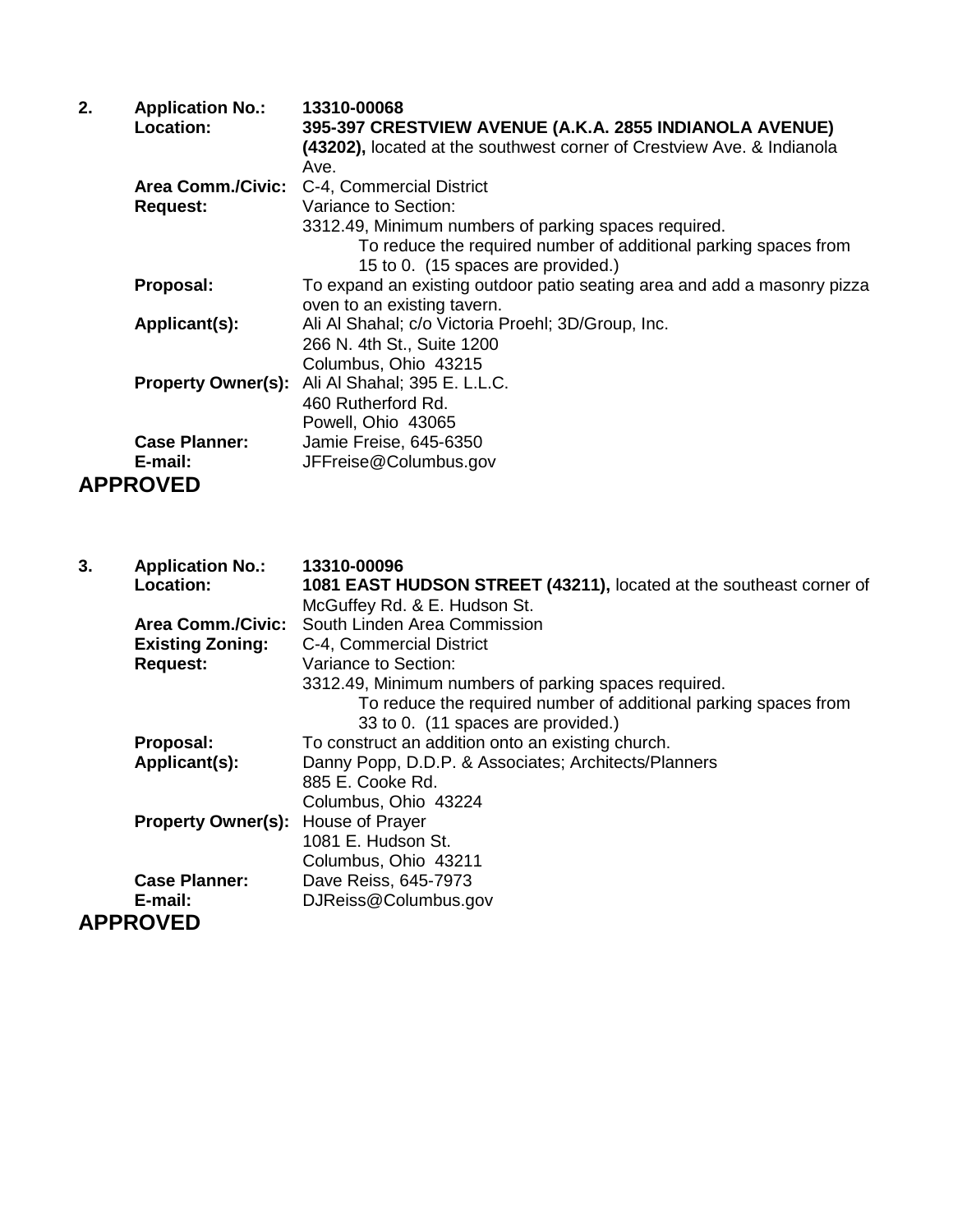| 4. | <b>Application No.:</b>   | 13310-00097                                                                |
|----|---------------------------|----------------------------------------------------------------------------|
|    | <b>Location:</b>          | 650 GLENMONT AVENUE (43214), located on the north side of Glenmont         |
|    |                           | Ave., 329 ft. west of Indianola Ave.                                       |
|    | <b>Area Comm./Civic:</b>  | <b>Clintonville Area Commission</b>                                        |
|    | <b>Existing Zoning:</b>   | R-3, Residential District                                                  |
|    | <b>Request:</b>           | Variance to Section:                                                       |
|    |                           | 3332.38, Private garage.                                                   |
|    |                           | To increase the height of the garage from 15' to 26 feet and to            |
|    |                           | increase the area from 720 sq.ft. to 832 sq.ft.                            |
|    | Proposal:                 | To construct a detached garage.                                            |
|    | Applicant(s):             | Matthew & Robin Allen                                                      |
|    |                           | 650 Glenmont Ave.                                                          |
|    |                           | Columbus, Ohio 43214                                                       |
|    | <b>Property Owner(s):</b> | Same as applicant.                                                         |
|    | <b>Case Planner:</b>      | Jamie Freise, 645-6350                                                     |
|    | E-mail:                   | JFFreise@Columbus.gov                                                      |
|    | <b>APPROVED</b>           |                                                                            |
|    |                           |                                                                            |
| 5. | <b>Application No.:</b>   | 13310-00099                                                                |
|    | <b>Location:</b>          | 1079 EAST 5TH AVENUE (43201) located at the southwest quadrant of          |
|    |                           | the E. 5 <sup>th</sup> Ave. underpass for the Norfolk & Southern Railroad. |
|    | <b>Area Comm./Civic:</b>  | Milo-Grogan Area Commission                                                |
|    | <b>Existing Zoning:</b>   | M, Manufacturing District                                                  |
|    | <b>Request:</b>           | Variances & Special Permit to Sections:                                    |
|    |                           | 3389.07, Impound lot, junk yard or salvage yard.                           |
|    |                           | To allow the establishment of a salvage operation.                         |
|    |                           | 3312.27, Parking setback line.                                             |
|    |                           | To reduce the required parking setback from 25 ft. to 0 ft., to reflect    |
|    |                           | an existing condition.                                                     |
|    |                           | 3312.39, Striping and marking.                                             |
|    |                           | To not stripe and mark parking spaces or aisles.                           |
|    |                           | 3312.43, Required surface for parking.                                     |
|    |                           | To not pave or improve and meet minimum code standards for a               |
|    |                           | surface used for parking, loading and maneuvering; to allow a              |
|    |                           | gravel surface to remain.                                                  |
|    |                           | 3363.19, Location requirements.                                            |
|    |                           | To allow a more objectionable use (a salvage yard) to be located           |
|    |                           | within 600 ft. of a residential zoning district. To permit a more          |
|    |                           | objectionable use at a distance of 32 ft. from a residential zoning        |
|    |                           | district.                                                                  |
|    |                           | 3363.41, Storage.                                                          |
|    |                           | To not provide a tight, unpierced fence not less than 6 ft. in height      |
|    |                           | that encloses the salvage storage; to use an approximately 5 ft. tall      |
|    |                           | chain-link fence around a truck terminal and outside storage area          |
|    |                           | with slats in the section of the fence that is parallel to E. 5th Ave.     |
|    | Proposal:                 | To establish a recycling facility.                                         |
|    | Applicant(s):             | New World Recycling, L.L.C., c/o Donald Plank; Plank Law Firm              |
|    |                           | 145 E. Rich St., 3rd Floor                                                 |
|    |                           | Columbus, Ohio 43215                                                       |
|    | <b>Property Owner(s):</b> | Enterprise Investments, L.P.                                               |
|    |                           | 1550 Old Henderson Rd., Suite N242                                         |
|    |                           | Columbus, Ohio 43215                                                       |
|    | <b>Case Planner:</b>      | Dave Reiss, 645-7973                                                       |
|    | E-mail:                   | DJReiss@Columbus.gov                                                       |
|    | <b>APPROVED</b>           |                                                                            |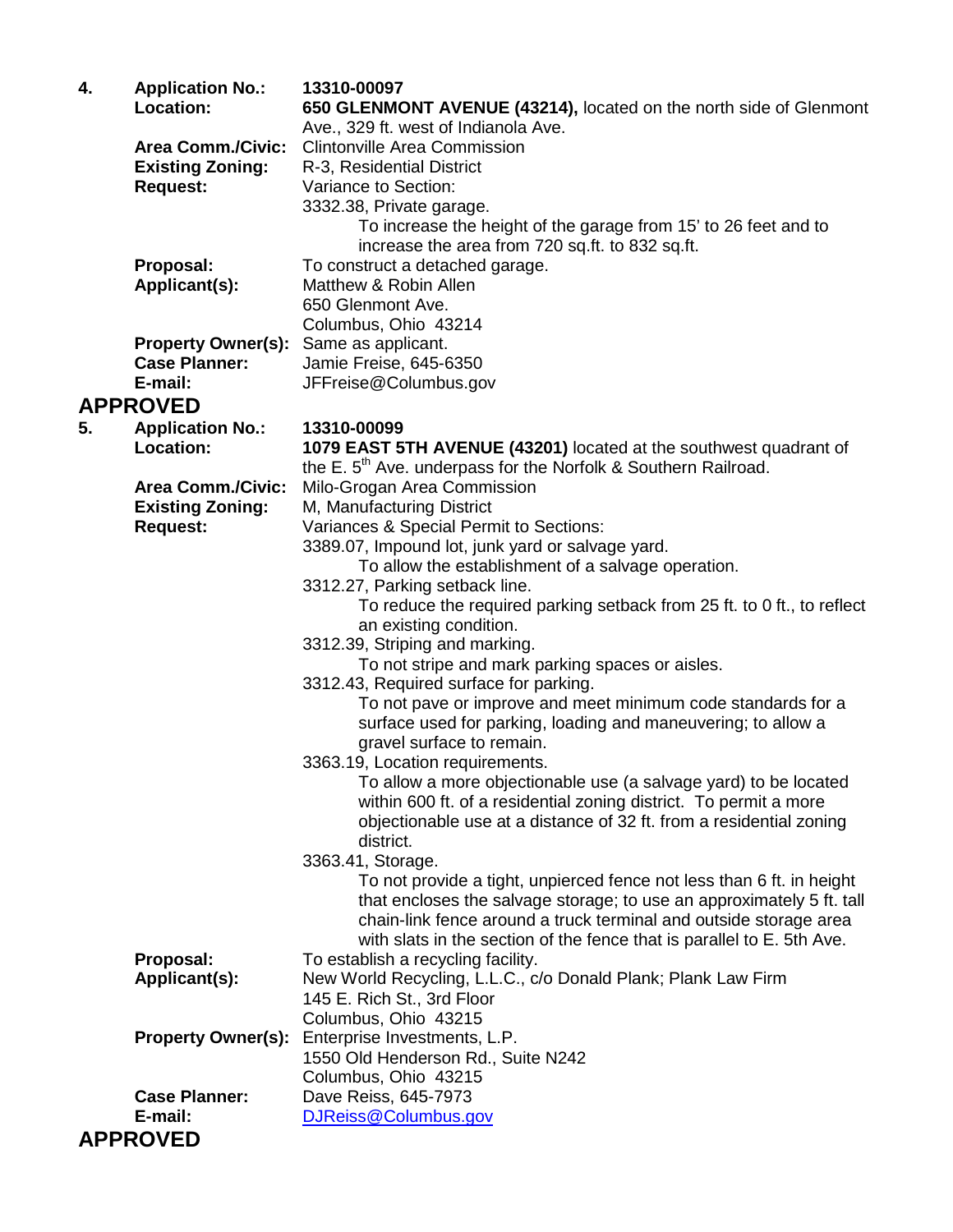| 6. | <b>Application No.:</b>         | 13310-00102                                                                                                                                  |
|----|---------------------------------|----------------------------------------------------------------------------------------------------------------------------------------------|
|    | Location:                       | 3180 OLENTANGY RIVER ROAD (43202), located on the east side of<br>Olentangy River Rd., approximately 400 ft. north of Riverview Dr.          |
|    | <b>Area Comm./Civic:</b>        | None                                                                                                                                         |
|    | <b>Existing Zoning:</b>         | M, Manufacturing District                                                                                                                    |
|    | <b>Request:</b>                 | Variances to sections:                                                                                                                       |
|    |                                 | 3312.11, Drive-up stacking area.                                                                                                             |
|    |                                 | To decrease the width of a required by-pass lane from 20 ft. to 15 ft.<br>and to reduce the minimum number of stacking spaces from 8 to 6.   |
|    |                                 | 3372.804, Setback requirements.                                                                                                              |
|    |                                 | To reduce the parking setback from the fronting street from 10 ft. to<br>5 ft. and an abutting service road on to south from 10 ft. to 0 ft. |
|    |                                 | 3372.809, Parking and circulation.                                                                                                           |
|    |                                 | To allow a third row of parking spaces along the southern drive<br>aisle.                                                                    |
|    | Proposal:                       | To convert and existing oil change and lube shop into a restaurant.                                                                          |
|    | Applicant(s):                   | Jackson B. Reynolds, III; c/o Smith & Hale, L.L.C.                                                                                           |
|    |                                 | 37 W. Broad St., Suite 725                                                                                                                   |
|    |                                 | Columbus, Ohio 43215                                                                                                                         |
|    | <b>Property Owner(s):</b>       | Northern Lights Development, L.L.C.                                                                                                          |
|    |                                 | 1561 Pemberton Dr.                                                                                                                           |
|    |                                 | Columbus, Ohio 43221                                                                                                                         |
|    | <b>Case Planner:</b><br>E-mail: | Jamie Freise, 645-6350                                                                                                                       |
|    |                                 | JFFreise@Columbus.gov                                                                                                                        |
|    | <b>APPROVED</b>                 |                                                                                                                                              |
| 7. | <b>Application No.:</b>         | 13310-00103                                                                                                                                  |
|    | Location:                       | 894 FRANK ROAD (43223), located on the north side of Frank Rd.,                                                                              |
|    |                                 | approximately 900 ft. east of Brown Rd.                                                                                                      |
|    | <b>Area Comm./Civic:</b>        | Southwest Area Commission                                                                                                                    |
|    | <b>Existing Zoning:</b>         | M, Manufacturing District                                                                                                                    |
|    |                                 |                                                                                                                                              |

| <b>Request:</b>           | <b>Special Permit to Section:</b>                    |
|---------------------------|------------------------------------------------------|
|                           | 3389.07, Impound lot, junk yard or salvage yard.     |
|                           | To establish a recycling facility.                   |
| Proposal:                 | To establish an asphalt shingle recycling operation. |
| Applicant(s):             | Inland Products; c/o Jill Tangeman                   |
|                           | 52 E. Gay St.                                        |
|                           | Columbus, Ohio 43216                                 |
| <b>Property Owner(s):</b> | Inland Products / 800 Frank Rd., L.L.C.              |
|                           | P.O. Box 2228 / P.O. Box 91111                       |
|                           | Worthington, Ohio 43085 / Columbus, Ohio 43209       |
| <b>Case Planner:</b>      | Jamie Freise, 645-6350                               |
| E-mail:                   | JFFreise@Columbus.gov                                |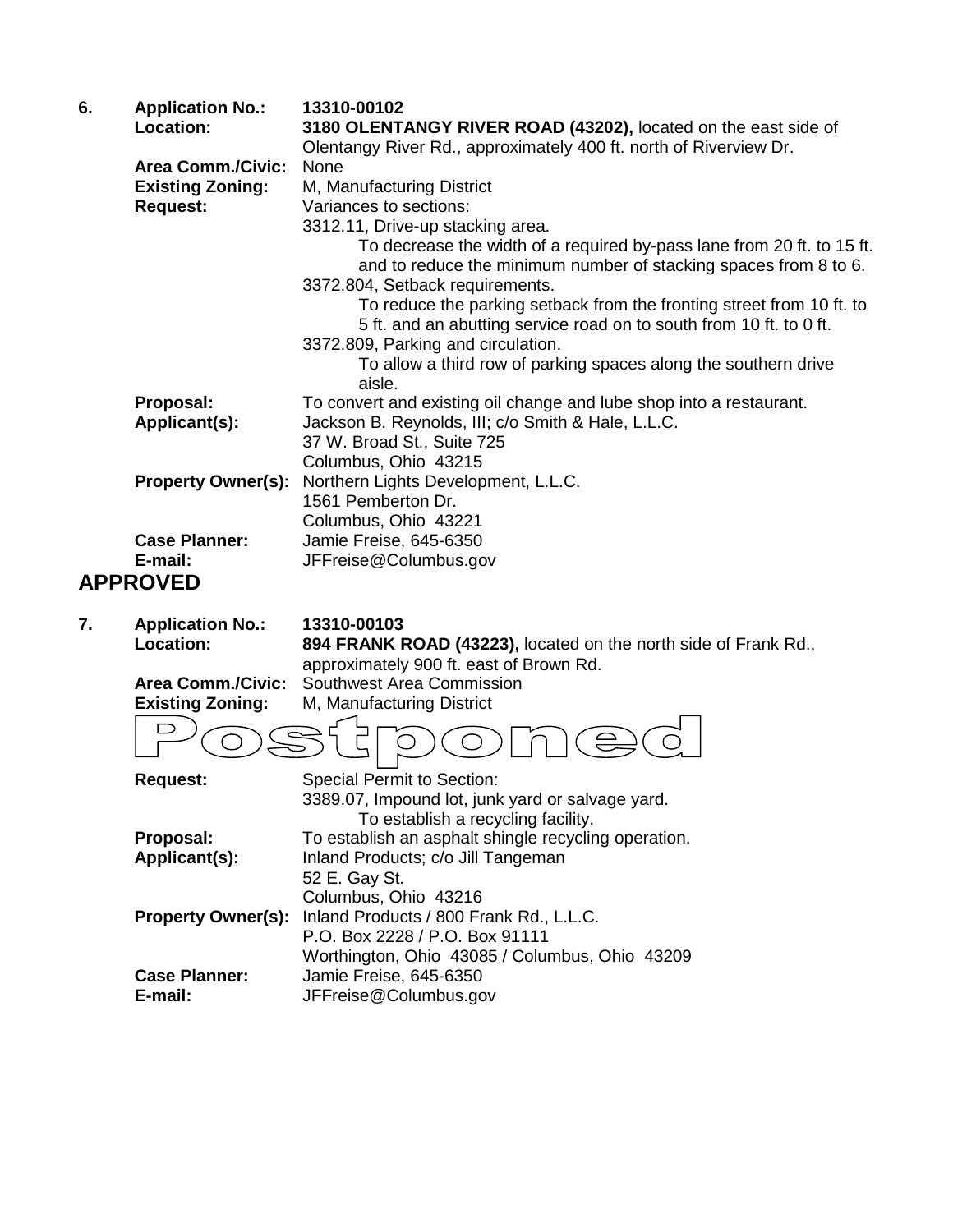| 8. | <b>Application No.:</b>                   | 13310-00105                                                                   |
|----|-------------------------------------------|-------------------------------------------------------------------------------|
|    | Location:                                 | 138 WEST COOKE ROAD (43218), located on the north side of Cooke               |
|    |                                           | Rd., approximately 352 ft. west of Rosemary Pkwy.                             |
|    | <b>Area Comm./Civic:</b>                  | Clintonville Area Commission                                                  |
|    | <b>Existing Zoning:</b>                   | R-3, Residential District                                                     |
|    | <b>Request:</b>                           | Variance to Section:                                                          |
|    |                                           | 3332.26, Minimum side yard permitted.                                         |
|    |                                           | To reduce the minimum side yard from 5 ft. to 1.4 ft.                         |
|    | Proposal:                                 | To renovate and remodel an existing, single-family dwelling which includes    |
|    |                                           | a 70 sq. ft. addition to an existing garage that encroaches into the required |
|    |                                           | side yard.                                                                    |
|    | Applicant(s):                             | <b>Tim Carr</b>                                                               |
|    |                                           | 125 S. Knox St.                                                               |
|    |                                           | Westerville, Ohio 43081                                                       |
|    | <b>Property Owner(s):</b> Susanne Buckley |                                                                               |
|    |                                           | 138 W. Cooke Rd.                                                              |
|    |                                           | Columbus, Ohio 43218                                                          |
|    | <b>Case Planner:</b>                      | Dave Reiss, 645-7973                                                          |
|    | E-mail:                                   | DJReiss@Columbus.gov                                                          |
|    | <b>APPROVED</b>                           |                                                                               |

| 9. | <b>Application No.:</b>  | 13310-00106                                                         |
|----|--------------------------|---------------------------------------------------------------------|
|    | Location:                | 1038 NORTH HIGH STREET (43218), located on the east side of N. High |
|    |                          | St., approximately 43 ft. south of E. 3rd Ave.                      |
|    | <b>Area Comm./Civic:</b> | Italian Village Commission                                          |
|    | <b>Existing Zoning:</b>  | C-4, Commercial                                                     |
|    | <b>Request:</b>          | Variance to Section:                                                |
|    |                          | 3312.49, Minimum numbers of parking spaces required.                |
|    |                          | To reduce the minimum number of additional parking spaces from      |
|    |                          | 12 to 0 (0 spaces provided) and bicycle parking spaces from 2 to 0  |
|    |                          | (0 spaces provided).                                                |
|    | Proposal:                | To convert a retail use into a tavern.                              |
|    | Applicant(s):            | Daniel Morgan; c/o Behal, Sampson, Dietz, Inc.                      |
|    |                          | 990 W. 3rd Ave.                                                     |
|    |                          | Columbus, Ohio 43202                                                |
|    |                          | <b>Property Owner(s):</b> Michael Maloof, Cust F.B.O.               |
|    |                          | 2362 N. High St.                                                    |
|    |                          | Columbus, Ohio 43232                                                |
|    | <b>Case Planner:</b>     | Jamie Freise, 645-6350                                              |
|    | E-mail:                  | JFFreise@Columbus.gov                                               |
|    | <b>DISAPPROVED</b>       |                                                                     |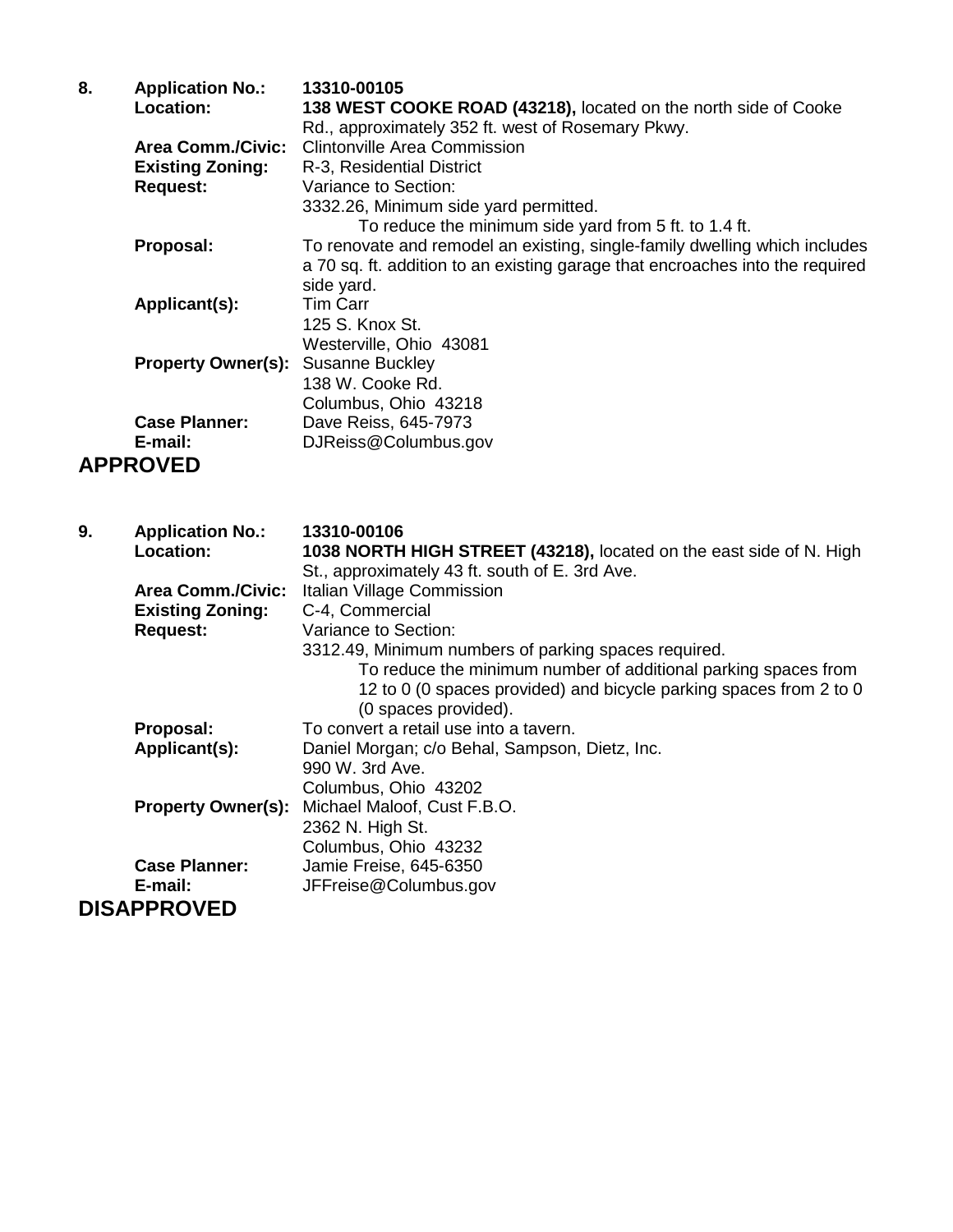| 10.           | <b>Application No.:</b>                                                | 13311-00107                                                                                                                                                                                                                                                                                                                                                                                                                                                                                                                              |
|---------------|------------------------------------------------------------------------|------------------------------------------------------------------------------------------------------------------------------------------------------------------------------------------------------------------------------------------------------------------------------------------------------------------------------------------------------------------------------------------------------------------------------------------------------------------------------------------------------------------------------------------|
|               | Location:                                                              | 1974 WATKINS ROAD (43207), located at the northwest corner of New<br>World Dr. & Watkins Rd.                                                                                                                                                                                                                                                                                                                                                                                                                                             |
|               | <b>Area Comm./Civic:</b><br><b>Existing Zoning:</b><br><b>Request:</b> | <b>Far South Area Commission</b><br>M-1, Manufacturing, and L-M, and L-M-1, Limited Manufacturing Districts<br>Variances & Special Permit to Section:<br>3389.034, Compost facility.<br>To permit the establishment of a compost facility.<br>3389.07, Impound lot, junk yard or salvage yard.<br>To permit the establishment of a recycling facility.<br>3365.17, Location requirements.<br>To allow a more objectionable use (recycling) to be located within<br>600 ft. of the boundaries of any residential or apartment residential |
|               |                                                                        | use from the property lines containing the permitted use.                                                                                                                                                                                                                                                                                                                                                                                                                                                                                |
|               | Proposal:<br>Applicant(s):                                             | To allow the establishment of a composting and recycling facility.<br>Susan E. Enneking, Trustee; c/o Laura MacGregor Comek<br>500 S. Front St., 12th Floor<br>Columbus, Ohio 43215                                                                                                                                                                                                                                                                                                                                                      |
|               | <b>Property Owner(s):</b>                                              | Susan E. Enneking, Trustee; Viking Properties; Viking Real Estate, Ltd.<br>and; Guy Wolfenbarger<br>3663 Alum Creek Dr.<br>Columbus, Ohio 43207                                                                                                                                                                                                                                                                                                                                                                                          |
|               | <b>Case Planner:</b>                                                   | Dave Reiss, 645-7973                                                                                                                                                                                                                                                                                                                                                                                                                                                                                                                     |
|               | E-mail:                                                                | DJReiss@Columbus.gov                                                                                                                                                                                                                                                                                                                                                                                                                                                                                                                     |
| <b>TABLED</b> |                                                                        |                                                                                                                                                                                                                                                                                                                                                                                                                                                                                                                                          |
| 11.           | <b>Application No.:</b><br>Location:                                   | 13310-00124<br>2395 WEST BROAD STREET (43062), located at the southeast corner of<br>S. Wayne Ave. & W. Broad St.                                                                                                                                                                                                                                                                                                                                                                                                                        |
|               | <b>Area Comm./Civic:</b>                                               | <b>Hilltop Area Commission</b>                                                                                                                                                                                                                                                                                                                                                                                                                                                                                                           |
|               | <b>Existing Zoning:</b>                                                | C-4, Commercial District                                                                                                                                                                                                                                                                                                                                                                                                                                                                                                                 |
|               | <b>Request:</b>                                                        | Variances to Sections:                                                                                                                                                                                                                                                                                                                                                                                                                                                                                                                   |
|               |                                                                        | 3312.49, Minimum numbers of parking spaces required.                                                                                                                                                                                                                                                                                                                                                                                                                                                                                     |
|               |                                                                        | To reduce the required number of parking spaces from 21 to 17.                                                                                                                                                                                                                                                                                                                                                                                                                                                                           |
|               |                                                                        | 3372.604, Setback requirements.<br>To locate a parking lot at the side of the principal building; to not<br>locate parking behind the principal building.                                                                                                                                                                                                                                                                                                                                                                                |
|               |                                                                        | 3372.605, Building design standards.<br>To construct a building where the width of the building is not 60%<br>(108 ft.) of the lot width (180 ft.) along the primary frontage; to<br>construct a building that is 57% of the lot width (102 ft.) along the<br>primary frontage.                                                                                                                                                                                                                                                          |
|               | Proposal:                                                              | To construct a commercial retail store.                                                                                                                                                                                                                                                                                                                                                                                                                                                                                                  |
|               | Applicant(s):                                                          | Lynn Wackerly; c/o 4 Points Development                                                                                                                                                                                                                                                                                                                                                                                                                                                                                                  |
|               |                                                                        | 104 E. Town St.; Studio 144                                                                                                                                                                                                                                                                                                                                                                                                                                                                                                              |
|               |                                                                        | Columbus, Ohio 43215                                                                                                                                                                                                                                                                                                                                                                                                                                                                                                                     |
|               | <b>Property Owner(s):</b>                                              | Pataskala Partners, L.L.C./Lawrence Salser/Tyler Drug Co.<br>P.O. Box 945/P.O. Box 20740/P.O. Box 20740<br>Pataskala, Ohio 43062/Columbus, Ohio 43220/Columbus, Ohio 43220                                                                                                                                                                                                                                                                                                                                                               |
|               |                                                                        |                                                                                                                                                                                                                                                                                                                                                                                                                                                                                                                                          |

**Case Planner:** Dave Reiss, 645-7973 **E-mail:** [DJReiss@Columbus.gov](mailto:DJReiss@Columbus.gov)

**APPROVED**